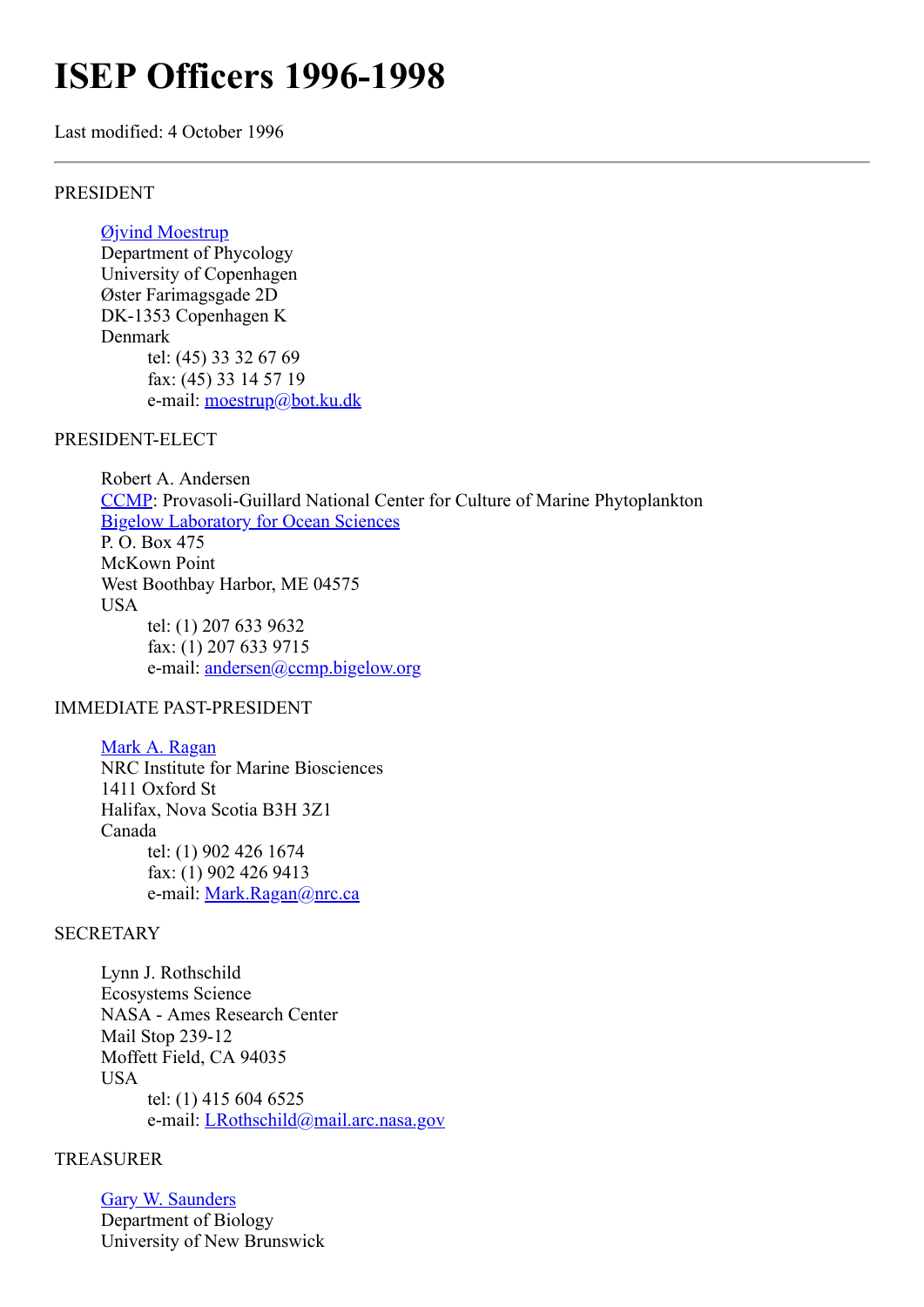Fredericton, N.B. E3B 6E1 Canada tel: (1) 506 447 3088 fax: (1) 506 453 3583 e-mail:  $gws(a)$ unb.ca

## CANADIAN COUNCILLORS

Susan E. Douglas NRC Institute for Marine Biosciences 1411 Oxford Street Halifax, Nova Scotia B3H 3Z1 Canada tel: (1) 902 426 8495 fax: (1) 902 426 9413 e-mail: [Susan.Douglas@nrc.ca](mailto:Susan.Douglas@nrc.ca)

\*\*\*\*

### [B. Franz Lang](http://megasun.bch.umontreal.ca/People/lang/)

Département de Biochimie Université de Montréal C.P. 6128, Succursale Centre-Ville Montréal, Québec H3C 3J7 Canada

> tel: (1) 514 343 5842 fax: (1) 514 343 2210 e-mail: <u>[langf@bch.umontreal.ca](mailto:langf@bch.umontreal.ca)</u>

## U.S. COUNCILLOR

[Mark A. Farmer](http://www.uga.edu/~cellbio/faculty.html#Farmer)

Center for Ultrastructural Research Barrow Hall University of Georgia Athens, GA 30602-2403 USA tel: (1) 706 542 4080 fax: (1) 706 542 4271 e-mail: [farmer@emlab.cb.uga.edu](mailto:farmer@emlab.cb.uga.edu)

#### EUROPEAN COUNCILLOR

Hans R. Preisig Institut für systematische Botanik Universität Zürich Zollikerstrasse 107 CH-8998 Zürich Switzerland tel: (41) 1 385 44 40 fax: (41) 1 385 44 03 email: [Preisig@systbot.unizh.ch](mailto:preisig@systbot.unizh.ch)

## COUNCILLOR-AT-LARGE

[Geoff McFadden](http://128.250.102.45/McFaddenLab.html) School of Botany University of Melbourne